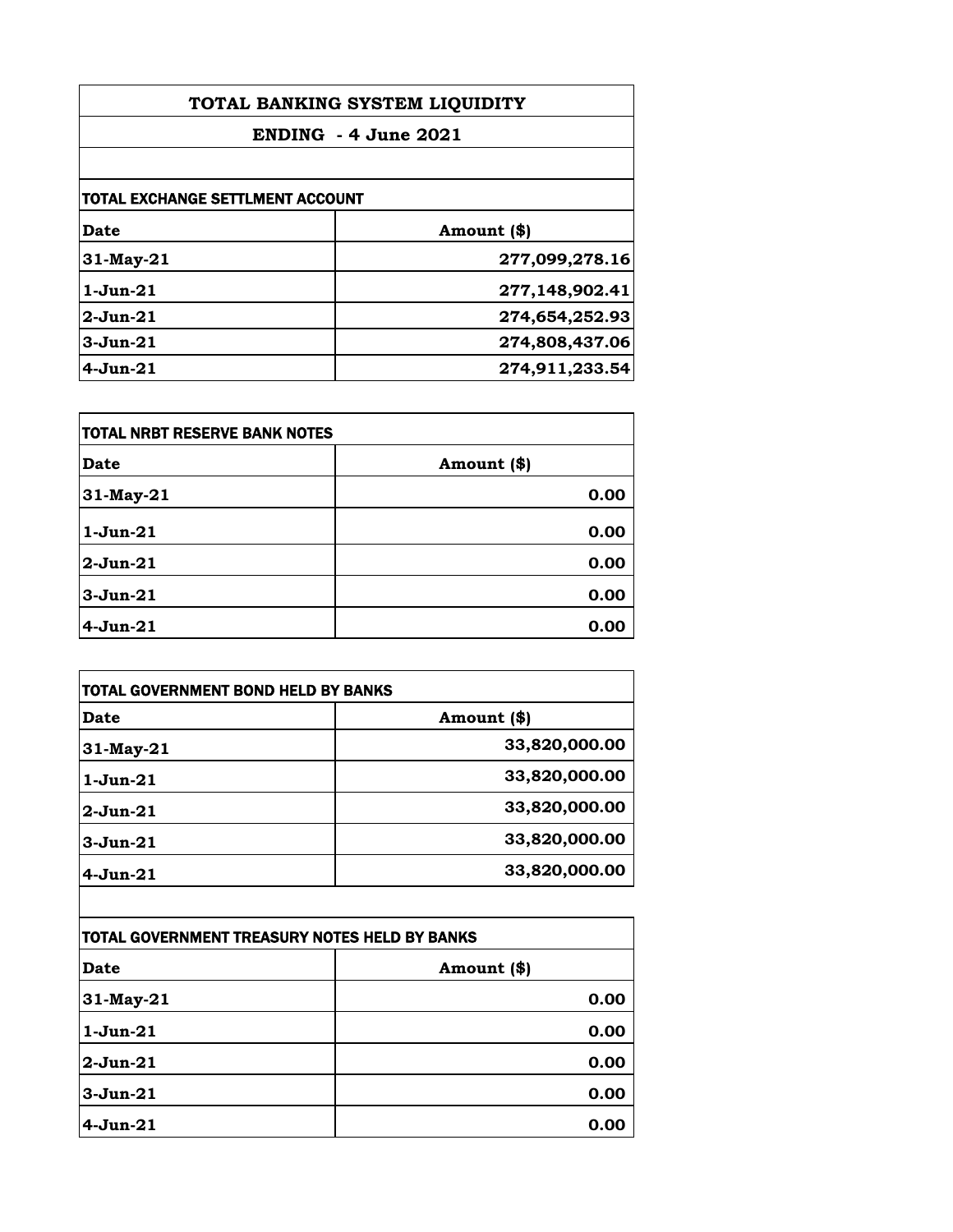| TOTAL BANKING SYSTEM LIQUIDITY   |                |
|----------------------------------|----------------|
| <b>ENDING</b> - 11 June 2021     |                |
|                                  |                |
| TOTAL EXCHANGE SETTLMENT ACCOUNT |                |
| Date                             | Amount (\$)    |
| $8 - Jun-21$                     | 279,602,848.44 |
| 9-Jun-21                         | 278,096,840.90 |
| $10 - Jun-21$                    | 279,418,642.47 |
| $11-Jun-21$                      | 280,936,040.68 |

| <b>TOTAL NRBT RESERVE BANK NOTES</b> |             |
|--------------------------------------|-------------|
| <b>Date</b>                          | Amount (\$) |
| $8-Jun-21$                           | 0.00        |
| $9 - Jun-21$                         | 0.00        |
| $10-Jun-21$                          | 0.00        |
| $11-Jun-21$                          | 0.00        |

| Date         | Amount (\$)   |
|--------------|---------------|
| $8 - Jun-21$ | 33,820,000.00 |
| $9-Jun-21$   | 33,820,000.00 |
| $10-Jun-21$  | 33,820,000.00 |
| $11-Jun-21$  | 33,820,000.00 |

| TOTAL GOVERNMENT TREASURY NOTES HELD BY BANKS |             |
|-----------------------------------------------|-------------|
| <b>Date</b>                                   | Amount (\$) |
| $8-Jun-21$                                    | 0.00        |
| 9-Jun-21                                      | 0.00        |
| $10-Jun-21$                                   | 0.00        |
| $11-Jun-21$                                   | 0.00        |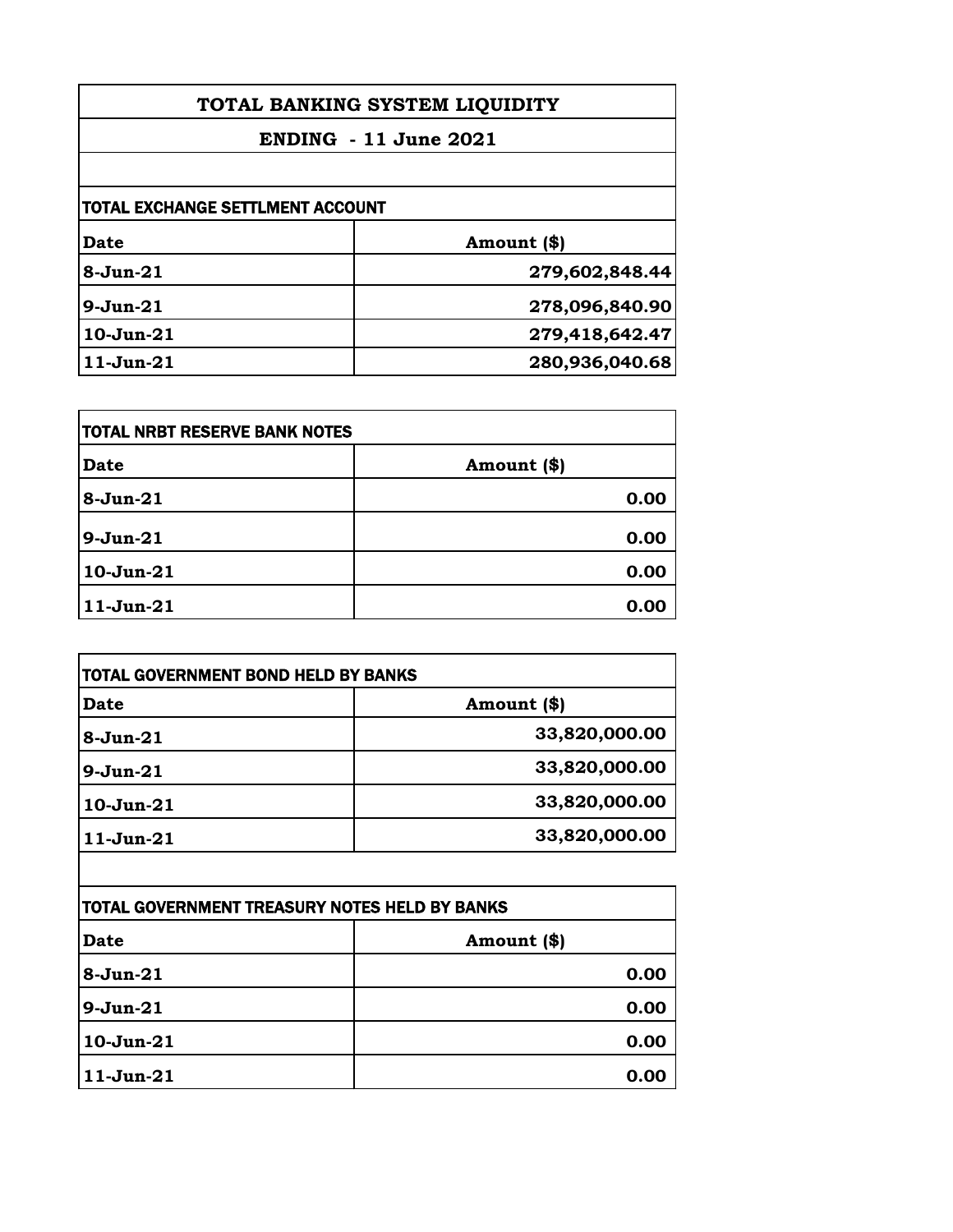| TOTAL BANKING SYSTEM LIQUIDITY<br><b>ENDING - 18 June 2021</b> |                   |
|----------------------------------------------------------------|-------------------|
|                                                                |                   |
| TOTAL EXCHANGE SETTLMENT ACCOUNT                               |                   |
| Date                                                           | Amount (\$)       |
| $14 - Jun - 21$                                                | 284, 138, 626. 18 |
| $15$ -Jun- $21$                                                | 284,781,656.90    |
| $16 - Jun - 21$                                                | 282,736,596.73    |
| $17$ -Jun- $21$                                                | 290,701,755.68    |
| $18$ -Jun- $21$                                                | 287,517,326.45    |

| TOTAL NRBT RESERVE BANK NOTES |             |
|-------------------------------|-------------|
| <b>Date</b>                   | Amount (\$) |
| 14-Jun-21                     | 0.00        |
| 15-Jun-21                     | 0.00        |
| $16$ -Jun- $21$               | 0.00        |
| $17 - Jun-21$                 | 0.00        |
| 18-Jun-21                     | 0.00        |

| <b>TOTAL GOVERNMENT BOND HELD BY BANKS</b> |               |
|--------------------------------------------|---------------|
| Date                                       | Amount (\$)   |
| 14-Jun-21                                  | 33,820,000.00 |
| 15-Jun-21                                  | 33,820,000.00 |
| $16$ -Jun- $21$                            | 33,820,000.00 |
| $17$ -Jun- $21$                            | 33,820,000.00 |
| 18-Jun-21                                  | 33,820,000.00 |

| TOTAL GOVERNMENT TREASURY NOTES HELD BY BANKS |             |
|-----------------------------------------------|-------------|
| <b>Date</b>                                   | Amount (\$) |
| 14-Jun-21                                     | 0.00        |
| 15-Jun-21                                     | 0.00        |
| $16$ -Jun- $21$                               | 0.00        |
| $17-Jun-21$                                   | 0.00        |
| $18 - Jun-21$                                 | 0.00        |